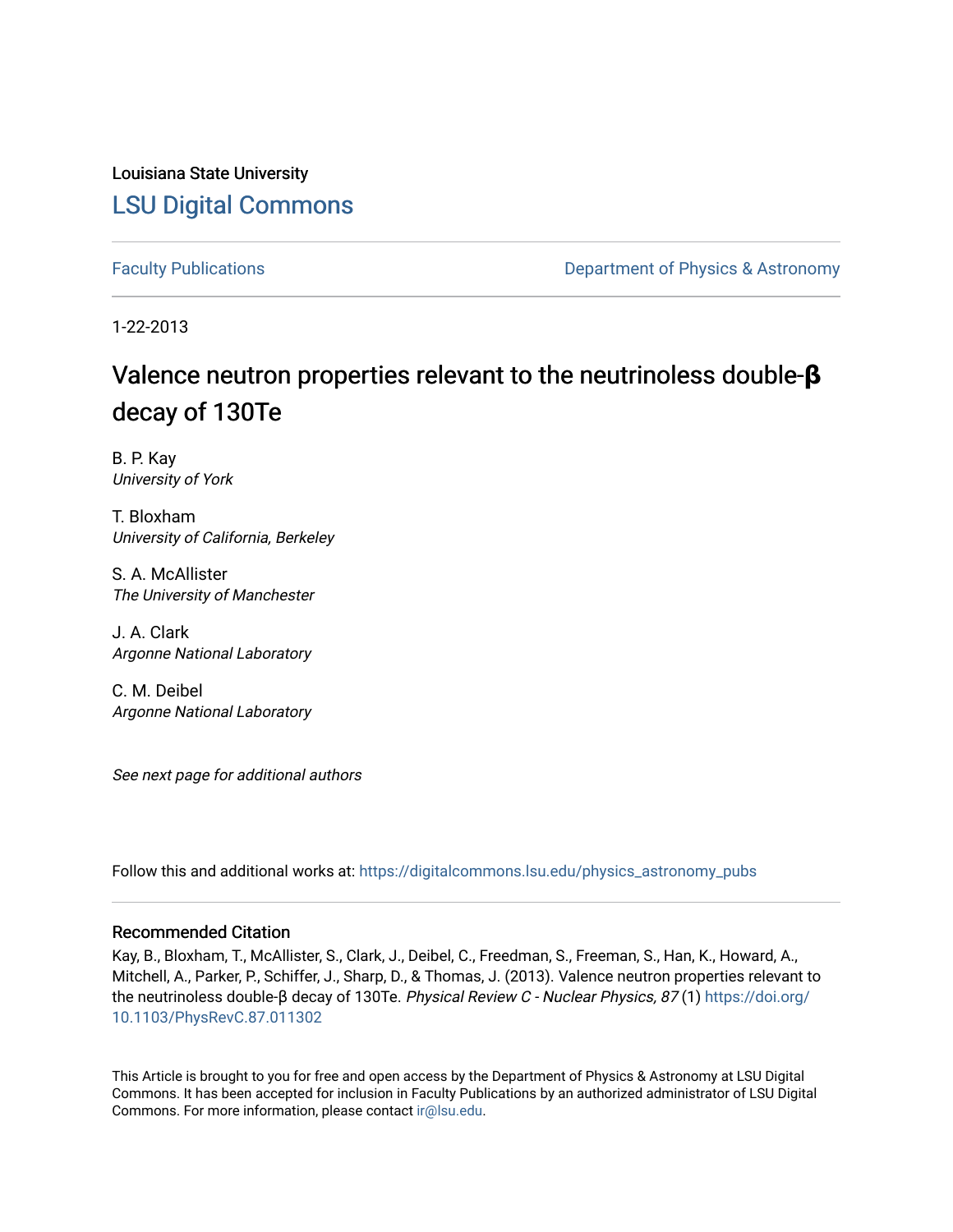### Authors

B. P. Kay, T. Bloxham, S. A. McAllister, J. A. Clark, C. M. Deibel, S. J. Freedman, S. J. Freeman, K. Han, A. M. Howard, A. J. Mitchell, P. D. Parker, J. P. Schiffer, D. K. Sharp, and J. S. Thomas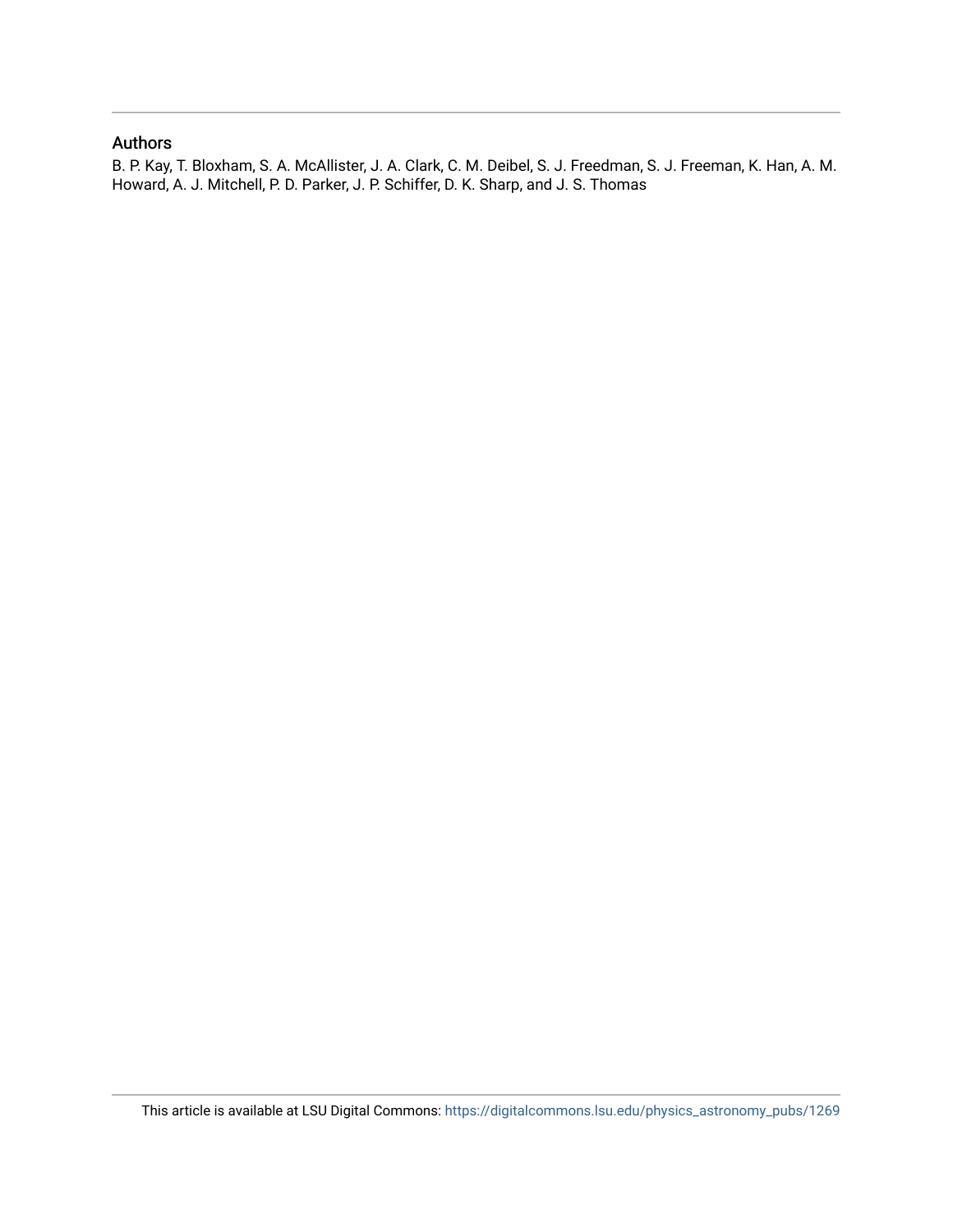



This is the accepted manuscript made available via CHORUS, the article has been published as:

# Valence neutron properties relevant to the neutrinoless double-β decay of ^{130}Te

B. P. Kay, T. Bloxham, S. A. McAllister, J. A. Clark, C. M. Deibel, S. J. Freedman, S. J. Freeman, K. Han, A. M. Howard, A. J. Mitchell, P. D. Parker, J. P. Schiffer, D. K. Sharp, and J. S. Thomas

> Phys. Rev. C **87**, 011302 — Published 22 January 2013 DOI: [10.1103/PhysRevC.87.011302](http://dx.doi.org/10.1103/PhysRevC.87.011302)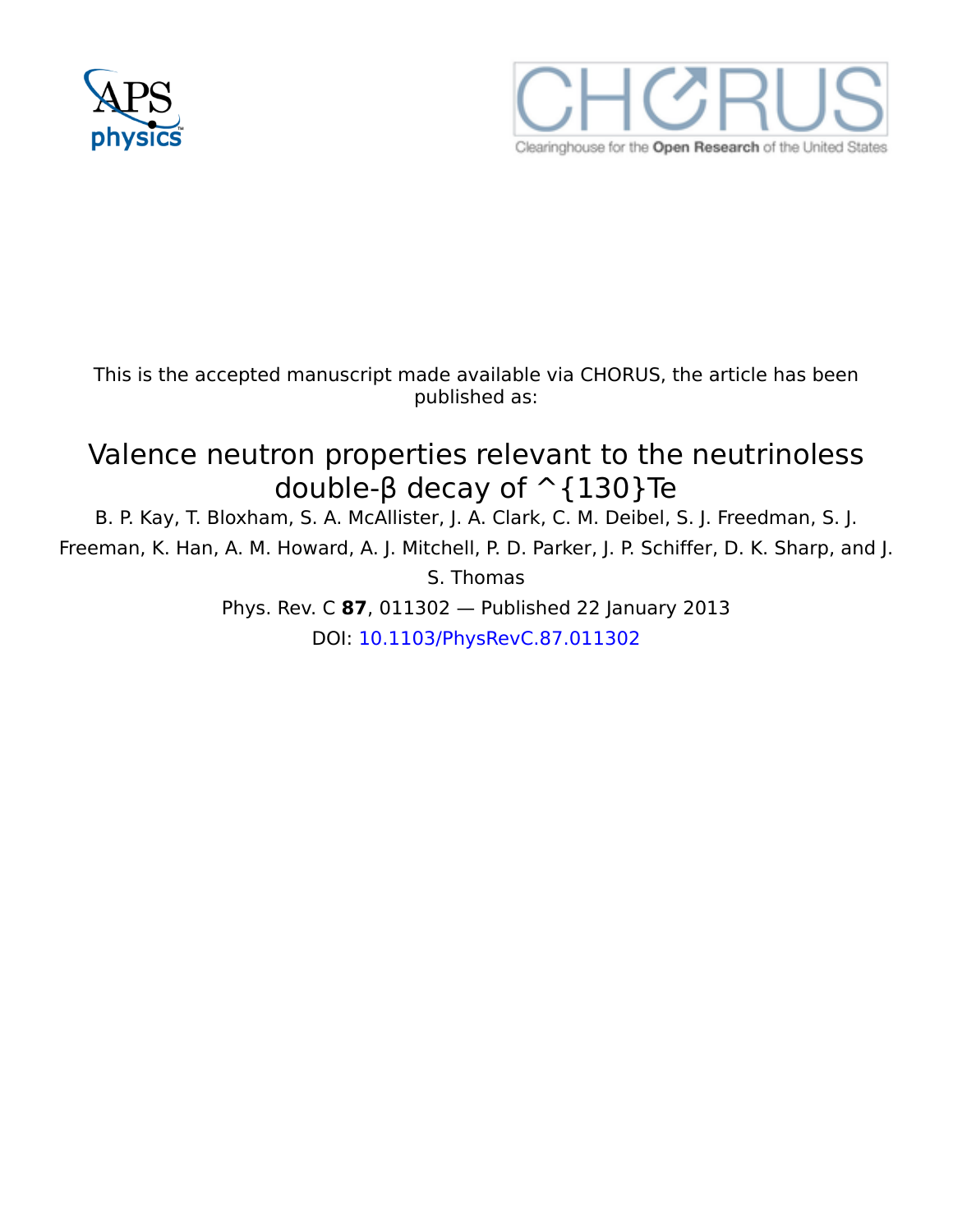#### Valence neutron properties relevant to the neutrinoless double  $\beta$  decay of  $^{130}$ Te

B. P. Kay,<sup>1,\*</sup> T. Bloxham,<sup>2</sup> S. A. McAllister,<sup>3</sup> J. A. Clark,<sup>4</sup> C. M. Deibel,<sup>4,5,[†](#page-3-1)</sup> S. J. Freedman,<sup>2</sup> S. J. Freeman,<sup>3</sup>

K. Han,<sup>2</sup> A. M. Howard,<sup>3,  $\ddagger$ </sup> A. J. Mitchell,<sup>3, [§](#page-3-3)</sup> P. D. Parker,<sup>6</sup> J. P. Schiffer,<sup>4</sup> D. K. Sharp,<sup>3</sup> and J. S. Thomas<sup>3</sup>

<sup>1</sup>Department of Physics, University of York, Heslington, York YO10 5DD, United Kingdom

 ${}^{2}$ Physics Department, University of California, Berkeley,

and Lawrence Berkeley National Laboratory, Berkeley, California 94720, USA

<sup>3</sup> School of Physics and Astronomy, University of Manchester, Manchester M13 9PL, United Kingdom

<sup>4</sup>Physics Division, Argonne National Laboratory, Argonne, Illinois 60439, USA

5 Joint Institute for Nuclear Astrophysics, Michigan State University, East Lansing, Michigan 48824, USA

 $6A$ . W. Wright Nuclear Structure Laboratory, Yale University, New Haven, Connecticut 06520, USA

(Dated: December 17, 2012)

The valence neutron composition of the  $^{130}$ Te and  $^{130}$ Xe ground states has been studied with a view to constraining calculations of the nuclear matrix element for the neutrinoless double  $\beta$  decay of <sup>130</sup>Te. Single-neutron adding and removing reactions on <sup>128</sup>,<sup>130</sup>Te and <sup>130</sup>,<sup>132</sup>Xe have been used to probe the vacancy of the  $0g_{7/2}$ ,  $1d_{5/2}$ ,  $1d_{3/2}$ ,  $2s_{1/2}$ , and  $0h_{11/2}$  orbitals. The change in the vacancy of these orbitals, obtained through a self-consistent determination of spectroscopic factors utilizing the Macfarlane-French sum rules, for  $^{130}$ Te $\rightarrow$ <sup>130</sup>Xe is shared only between the d,  $s_{1/2}$ , and  $h_{11/2}$ orbitals, with the  $g_{7/2}$  playing no significant role. This is in disagreement with recent calculations within both the QRPA and shell-model frameworks, which show a role for the  $g_{7/2}$  orbital that should have been observable. The neutron pairing properties of  $^{130}$ Xe have also been explored through the  $^{132}$ Xe(p,t) reaction showing no evidence for pairing vibrations.

PACS numbers: 23.40.Hc, 25.40.Hs, 21.10.Jx, 27.60.+j

Considerable experimental efforts are being made to observe neutrinoless double  $\beta$  decay  $(0\nu2\beta)$ . An observation of this process would confirm that the neutrino is indeed its own anti-particle and subsequently yield information on the absolute value of the neutrino mass which no other experiment has done to date. A major obstacle in extracting the neutrino mass from the half-life of this decay is the uncertainty in the nuclear matrix element.

The last decade has seen significant progress in the calculation of nuclear matrix elements for  $0\nu2\beta$  decay. In a 2004 article [\[1\]](#page-7-0), a summary of matrix element calculations for the  $^{76}$ Ge $\rightarrow$ <sup>76</sup>Se decay showed variation of just over two orders of magnitude. Today the various approaches agree to within a factor of ∼2-4 [\[2\]](#page-7-1). Obtaining an experimental benchmark for these calculations is not trivial, but there are experimental constraints from other observables that may be placed on the calculations.

There is no direct probe which connects the initial and final states of  $0\nu2\beta$  decay, other than the process itself, and so one needs to use other probes to gather the best information possible. Single-nucleon transfer reactions can be used to probe the occupancy and vacancy of valence orbitals which can help characterize the groundstate wave functions. Some aspects of the correlations between nucleons, in particular the BCS-like correlations

between zero-coupled nucleon pairs (which is assumed as a starting point in QRPA), can be probed by two-nucleon transfer. The relationship between observable properties of ground states from transfer reactions and the matrix elements has been discussed in Ref. [\[3\]](#page-7-2) in more detail.

Recent studies of single- and two-nucleon transfer were carried out on isotopes in the  $A = 76$  system, where <sup>76</sup>Ge is a candidate for  $0\nu2\beta$  decay. Data from neutron-adding and -removing reactions, along with proton-adding reactions, allowed for a detailed description of the energy and vacancy of the ground-state valence orbitals [\[4,](#page-8-0) [5\]](#page-8-1). Neutron pairing correlations were studied at the same time indicating no breaking of the BCS description of the ground state  $[6]$ . Within the QRPA framework, subsequent calculations for <sup>76</sup>Ge with an adjusted mean field led to a reduction of the matrix element  $M^{0\nu}$  by ~20-30% [\[7](#page-8-3)[–9\]](#page-8-4). Calculations using the shell model with modified interactions found a 15% increase in the nuclear matrix elements [\[10\]](#page-8-5). This reduced the discrepancy between the two approaches by approximately a factor of two. Such approaches have not been applied to other  $0\nu2\beta$ decay candidates. Here we present the first systematic study of neutron transfer reactions on isotopes involved in the  $^{130}\text{Te} \rightarrow ^{130}\text{Xe}$  decay. Where possible, reactions on the respective isotones,  $1^{28}$ Te and  $1^{32}$ Xe, are also studied as cross checks.

The neutron-adding  $128,130$ Te $(d,p)$ <sup>129,131</sup>Te reaction has been studied before [\[11,](#page-8-6) [12\]](#page-8-7) along with the  $(t,d)$  reaction [\[13\]](#page-8-8). Neutron-removal reactions have been probed via  $(p,d)$  [\[14\]](#page-8-9),  $(d,t)$  [\[15\]](#page-8-10), and  $({}^{3}\text{He},\alpha)$  [\[16\]](#page-8-11). Only some of these studies resulted in published cross sections. Further, they were done at different times, using different apparatus and beam energies, and varied prescriptions

<span id="page-3-0"></span><sup>∗</sup> E-mail: [benjamin.kay@york.ac.uk](mailto:benjamin.kay@york.ac.uk)

<span id="page-3-1"></span><sup>†</sup> Present address: Department of Physics and Astronomy, Louisiana State University, Baton Rouge, Louisiana 70803, USA.

<span id="page-3-2"></span><sup>‡</sup> Present address: Department of Physics, University of Notre Dame, Notre Dame, Indiana 46556, USA.

<span id="page-3-3"></span><sup>§</sup> Present address: Department of Physics, University of Massachusetts Lowell, Lowell, Massachusetts 01854, USA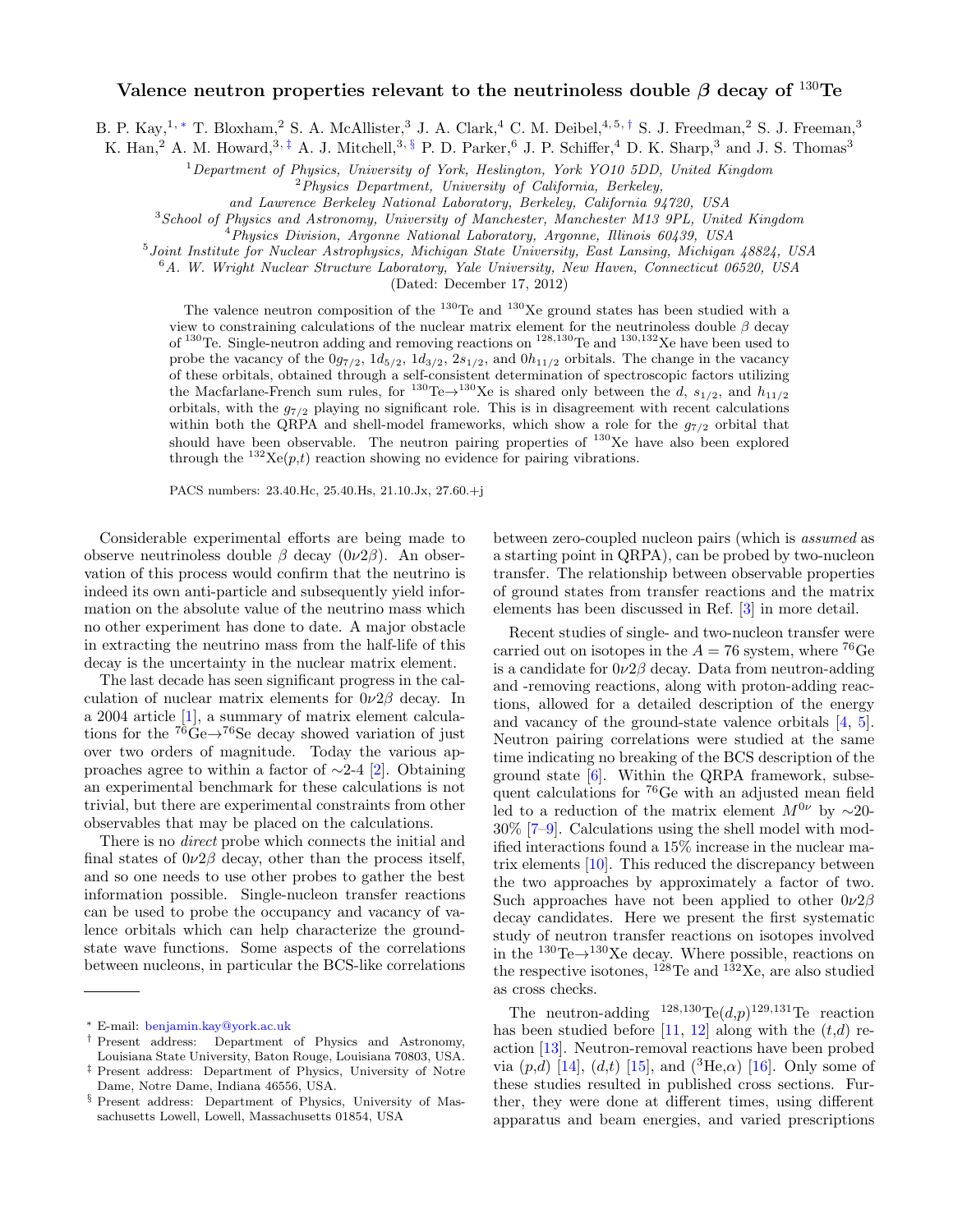

<span id="page-4-0"></span>FIG. 1. Spectra from the neutron-adding  $(d,p)$  reaction at 15 MeV and  $\theta_{\rm lab} = 34^{\circ}$  (a) and  $(\alpha^3)$ He) reaction at 50 MeV and  $\theta_{\rm lab} = 5^{\circ}$  (b) on the <sup>130</sup>Te target. States are labeled in keV.

for the analyses, making a systematic consideration of valence occupancies difficult. For the Xe isotopes of interest here, only the neutron-adding  $(d,p)$  reaction has been performed on  $132$ Xe in inverse kinematics [\[17\]](#page-8-12). Given the lack of data for Xe isotopes, and the difficulties in using existing information on the Te isotopes, we carried out a set of consistent, systematic measurements on these targets. The relevant active orbitals between  $N = 50$  and  $N = 82$  are  $0g_{7/2}$ , 1d,  $2s_{1/2}$ , and  $0h_{11/2}$ . States are populated through  $\ell = 4, 2, 0,$  and 5 transfer, respectively. In order to be able to extract reliable information it is important to consider angular-momentum matching conditions. The  $(d,p)$  and  $(p,d)$  reactions are better matched for  $\ell = 0$  and 2 transfer, while the  $(\alpha,^3$ He) and  $(^3$ He, $\alpha)$ reactions better matched for  $\ell = 4$  and 5 transfer.

The measurements were carried out at the A. W. Wright Nuclear Structure Laboratory at Yale University in two separate experiments. The beams were delivered by the Yale tandem accelerator and outgoing ions analyzed by a split-pole spectrograph. A gas-filled position-sensitive detector at the focal plane provided particle identification through  $\Delta E$ -E measurements and the final momentum of the outgoing ions. Identical approaches to several aspects of the experiments were adopted. These include: a fixed 2.8-msr aperture setting for the spectrograph; beam current integration determined from a Faraday cup at zero degrees; and monitoring of the beam and targets using a Si detector at 30◦ . The details of each experiment are given below.

The Te isotopes.—The first measurement concerned the properties of the  $^{128,130}$ Te isotopes. The targets used were self supporting and of thicknesses 436 and

18, 34, and 42°. The  $(p,d)$  reaction was measured at a beam energy of 23 MeV with  $\theta_{\rm lab} = 5, 20, 35, \text{ and}$ enriched to 99.2% and 99.4%, respectively. The beam  $\frac{1}{2}$ energies were chosen to be well above the Coulomb bar- $671 \mu g/cm^2$  for <sup>128</sup>Te and <sup>130</sup>Te. They were isotopically enriched to 99.2% and 99.4%, respectively. The beam deuterons from each reaction were at approximately the<br>same energy, allowing a common set of optical-modeldeuterons from each reaction were at approximately the<br>same operay, allowing a common set of optical model same energy, anowing a common set of optical-model-<br>potential parameters to be used in the analysis. The angles were chosen to be at the peak of the calculated n<br>a<br>w rier in both the entrance and exit channels. The  $(d,p)$ reaction was carried out at 15 MeV at angles  $\theta_{lab} = 7$ , 42◦ . The energies were chosen such that the protons and cross sections for  $\ell = 0, 2, 4$ , and 5 transfer determined from distorted wave Born approximation (DWBA) calculations. For  $\ell = 0$ , the maximum cross section is 0°, but 7◦ was as far forward as practical.

For the high- $\ell$  states, the  $(\alpha,^3$ He) reaction was measured at 50 MeV and angles of  $\theta_{\rm lab} = 5$  and 22.5°, and similarly for the  $(^{3}He,\alpha)$  reaction at 40 MeV at 5 and 22.5<sup>°</sup> for <sup>130</sup>Te. The <sup>128,130</sup>Te(*p*,*t*) reaction was also measured in the same experiment and the results have been published in Ref. [\[18\]](#page-8-13). Typical beam currents of 50-100 nA for protons and 30-60 nA for deuterons were used. For  $3.4$ He beams, the currents were around 10-20 pnA. To obtain absolute cross sections, the product of the spectrograph aperture and target thickness was calibrated using  $\alpha$  scattering at 15 MeV at a spectrograph angle of 20◦ . Optical-model calculations show that at this energy and angle, the  $\alpha$ -scattering cross section is within 3% of the Rutherford scattering cross section. Typical neutron-adding  $(d,p)$  and  $(\alpha,^3\text{He})$  spectra can be seen in Fig. [1.](#page-4-0) For these reactions, the Q-value resolution was approximately 30 and 70 keV at FWHM, respectively.

As with previous work [\[4,](#page-8-0) [5\]](#page-8-1), detailed angular distributions were not sought. For Te,  $\ell$  values were well known from previous transfer-reaction studies (e.g. [\[11,](#page-8-6) [12\]](#page-8-7)), where DWBA calculations reliably reproduced the experimental angular distributions, and for the Xe isotopes the  $\ell$  values of the low-lying states were well known from various studies such as  $\beta$  decay [\[19\]](#page-8-14). The ratios of cross sections measured at different angles confirmed previous assignments, as in Ref [\[4\]](#page-8-0).

The Xe isotopes.—For the Xe isotopes, a cryogenically cooled, solid Xe target was developed for use at the target position of the Yale split-pole spectrograph [\[20\]](#page-8-15). Isotopically enriched  $^{130,132}$ Xe gas (99.9% for both) was 'sprayed' onto a  $\sim$ 360-µg/cm<sup>2</sup> diamond foil where a layer froze. Diamond was chosen because of its high thermal conductivity. The typical thicknesses of Xe layers were from 200-1000  $\mu$ g/cm<sup>2</sup>, determined by scattering measurements for each freezing process as described below. The reactions measured were  $(d,p)$  at 15 MeV and angles  $\theta_{\rm lab} = 5, 18, \text{ and } 29^{\circ}$  along with the  $(\alpha,^3\text{He})$  reaction at  $10<sup>°</sup>$  and 50 MeV. The  $(p,t)$  reaction was also measured on the  $132$ Xe target at 5 and  $23°$  with a proton beam energy of 23 MeV. Typically, the beam currents were 2-10 nA for protons and deuterons and 1-3 nA for  $\alpha$  particles lower than that for the Te targets, in order to minimize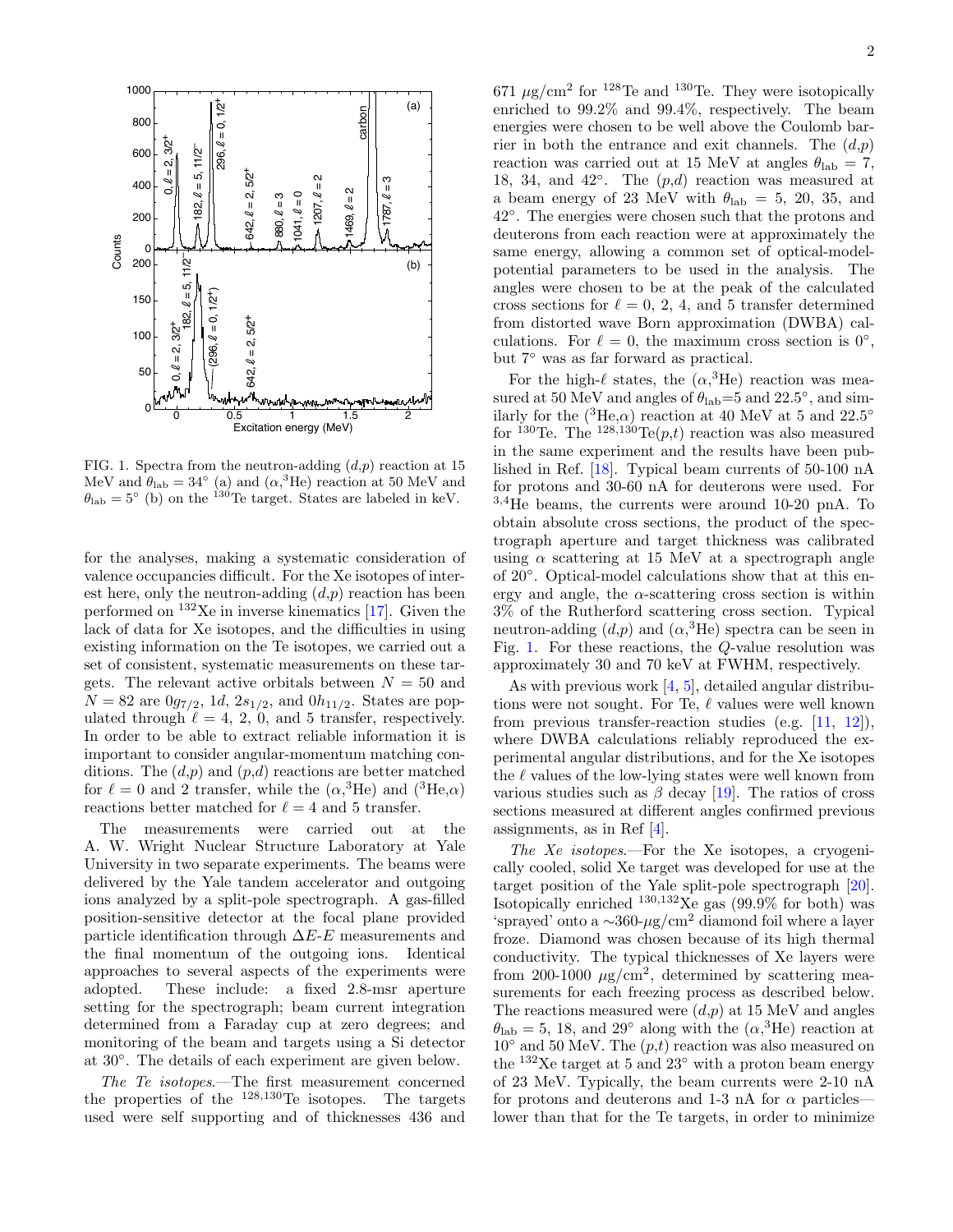

<span id="page-5-0"></span>FIG. 2. Spectra from the neutron-adding  $(d,p)$  reaction at 15 MeV and  $\theta_{\rm lab} = 29^{\circ}$  (a) and  $(\alpha,^3\text{He})$  reaction at 50 MeV and  $\theta_{\rm lab} = 10^{\circ}$  (b) on the frozen <sup>130</sup>Xe target along with the outgoing triton spectrum from the  $^{132}$ Xe $(p,t)$ <sup>130</sup>Xe reaction at 23 MeV and  $\theta_{\rm lab} = 5^{\circ}$  (c). The 0<sup>+</sup> states following  $L = 0$ transfer are labeled. States are labeled in keV.

heat deposition in the frozen Xe, and reduce loss of material. Example neutron-adding  $(d,p)$  and  $(\alpha,^3$ He) spectra along with the outgoing triton spectrum for the  $(p,t)$  reaction are shown in Fig. [2.](#page-5-0) The Q-value resolution was slightly worse than that for the reactions on Te isotopes due to the diamond foil. For  $(d,p)$  and  $(p,t)$  reactions, the Q-value resolution was about 60 keV at FWHM and ~100 keV for  $(\alpha,^3\text{He})$ .

Several steps were taken to ensure the Xe target thickness was well calibrated and monitored to account for any loss of material. Rutherford elastic scattering was measured at 8 MeV and 25◦ , then immediately followed by another measurement of  $(d,d)$  scattering at the energy where we ran the  $(d,p)$  reaction, 15 MeV, but at the same angle of 25◦ . This provided a normalization between  $(d,d)$  scattering in the Rutherford regime and at higher energies. Simultaneous measurements of scattered deuterons were made at the focal plane of the split-pole spectrograph and in the Si monitor detector. The ra-

tio of the counts in the peak from elastic scattering in the monitor detector to the integrated beam current was determined and scaled to the same data in the  $(d,p)$  measurement. A similar procedure was performed for each reaction.

Two-neutron transfer.—A recent publication [\[18\]](#page-8-13) reported on the two-neutron removal  $(p,t)$  reaction on  $128,130$  Te. The  $(p,t)$  reaction shows particularly large cross sections for transfer to a coherent state in the final nucleus in which BCS-like correlations cause zerocoupled pairs of neutrons to be well localized and have strong overlaps with the singlet s state in the triton, thus providing an excellent probe of pairing correlations. The characterization of the ground state as a simple BCS condensate is a starting point in QRPA calculations, and this assumption may not always reflect reality [\[3\]](#page-7-2). Large cross sections for neutron-pair transfer to excited states are evidence of pair vibrations, and a break down of the BCS approximation. For the Te isotopes, the proton-pair adding  $({}^{3}He,n)$  reaction is clear evidence that for *protons* the simple BCS approximation is not valid in this region of nuclei [\[21\]](#page-8-16). However, for neutrons, in the measurement reported here on  $^{132}$ Xe, shown in Fig. [2,](#page-5-0) and on <sup>128,130</sup>Te in [\[18\]](#page-8-13), essentially *all* the  $\ell = 0$  neutron-pairremoval cross section is to the ground state and excited 0 <sup>+</sup> states have only a few percent of the ground-state cross section. This is an indication that, for neutrons, the simple BCS approximation is reasonable.

Single-neutron adding and removing.—Spectroscopic factors were extracted from the absolute cross sections at the respective maxima in the angular distributions for a given  $j^{\pi}$  using the expression  $S' \equiv \sigma_{\exp}/\sigma_{\text{DWBA}}$  where  $S'$  is the absolute or *unnormalized* spectroscopic factor and  $\sigma_{\text{DWBA}}$  is from DWBA calculations carried out using the finite-range code Ptolemy [\[22\]](#page-8-17). Absolute spectroscopic factors have to be treated with caution as they are sensitive to reaction-model parameters, particularly the bound-state radii used. However, relative spectroscopic factors are typically more robust. They can be normalized utilizing the Macfarlane-French sum rules [\[23\]](#page-8-18) such that  $N_j \equiv S'/S$  where

$$
N_j \equiv \left[\Sigma(2j+1)C^2 S'_{\text{adding}} + \Sigma C^2 S'_{\text{removing}}\right]/(2j+1). (1)
$$

 $C<sup>2</sup>$  is the isospin-coupling Clebsch-Gordan coefficient. This prescription has been demonstrated to yield selfconsistent, quantitative nuclear-structure information both in the measurements on Ge and Se  $[4, 5]$  $[4, 5]$  $[4, 5]$ , and in recent studies with the Ni isotopes [\[24\]](#page-8-19). This suggests that while, strictly speaking, spectroscopic factors are not 'observables', their properties are reflected in the occupancies and vacancies extracted from experimental data, and satisfy simple consistency checks. For the  $j^{\pi} = 1/2^{+}$ ,  $3/2^+$ , and  $5/2^+$  states the spectroscopic factors from the neutron-adding  $(d,p)$  reaction and neutron-removing  $(p,d)$  reaction on the <sup>128,130</sup>Te isotopes were used to calculate the normalization  $N_i$ . Due to ambiguities in assigning  $j^{\pi}$  for the  $\ell = 2$  transitions they were analyzed as the sum of both, though they most likely belong to the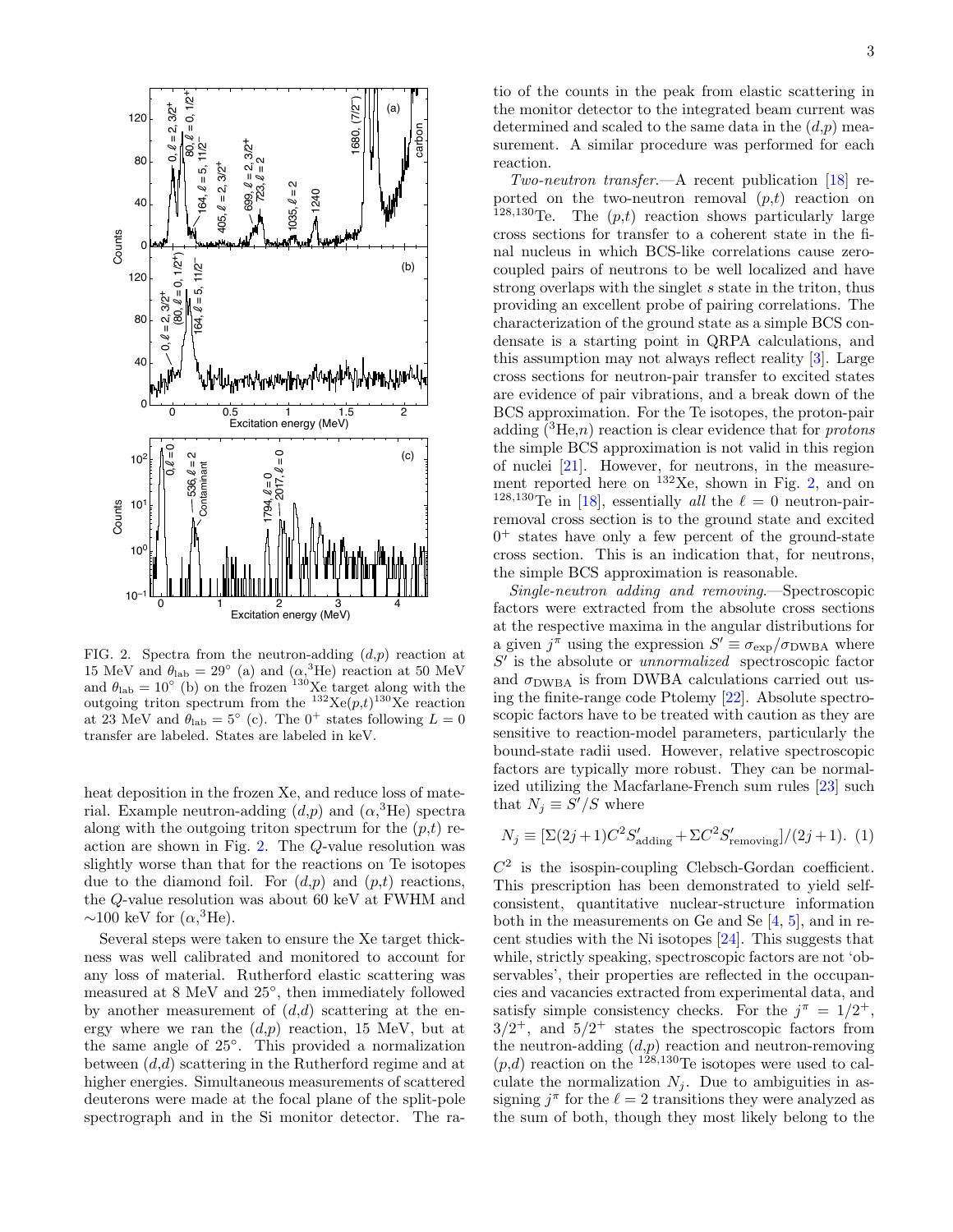$1d_{3/2}$  orbital. For the high-j states, spectroscopic factors from the  $(\alpha,^3\text{He})$  and  $(^3\text{He},\alpha)$  reactions on <sup>130</sup>Te were used for the normalization. The normalizations derived from both the adding and removing reactions on the Te isotopes were then applied to the spectroscopic factors extracted from the Xe data using the same bound-state and optical-model parameterizations.

<span id="page-6-0"></span>TABLE I. Neutron vacancies.

|                   | $2s_{1/2}$ | $1d_{3/2,5/2}$ | $0g_{7/2}$ | $0h_{11/2}$ | Total |
|-------------------|------------|----------------|------------|-------------|-------|
| $128\text{Te}$    | 0.72       | 2.06           |            | 3.34        | 6.13  |
| $^{130}$ Te       | 0.50       | 1.45           | 0          | 2.21        | 4.16  |
| $^{130}\text{Xe}$ | 0.56       | 2.71           |            | 2.99        | 6.26  |
| $^{132}$ Xe       | 0.26       | 1.96           | 0          | 1.77        | 3.99  |

In the DWBA calculations for the  $(d,p)$  and  $(p,d)$  reactions, the deuteron was characterized by a Reid wave function while for the  $(\alpha^3 \text{He})$  and  $(^3\text{He}, \alpha)$  reactions, the projectile bound states were calculated using a Woods-Saxon form with  $r_0 = 1.2$  and  $a_0 = 0.65$ . For the wave function in the target, the well depth was varied to reproduce the binding energy using a  $r_0 = 1.28$ ,  $a_0 = 0.65$ Woods-Saxon form with an added spin-orbit term with  $V_{\rm s.o.}$  = 6.20,  $r_{\rm s.o.}$  = 1.10, and  $a_{\rm s.o.}$  = 0.75. For the  $(d,p)$  and  $(p,d)$  reactions, global optical-model parameters were used for the incoming and outgoing channels. For deuterons, those of An and Cai [\[25\]](#page-8-20) were used and for protons those of Becchetti and Greenlees [\[26\]](#page-8-21). Both have smooth  $E_{\text{beam}}$ , A, and  $N-Z$  dependencies. For the <sup>3</sup>,4He-induced reactions the fixed (non-varying) opticalmodel parameters of Ref. [\[27\]](#page-8-22) were used.

The extracted normalization was  $0.57(5)$  for the  $(p,d)$ and  $(d,p)$  reactions and used to determine the normalized spectroscopic factors for  $\ell = 0$  and 2 transitions. For the  $3.4$ He-induced reactions the normalization was  $0.41(4)$  as determined from the  $h_{11/2}$  strength. The extracted neutron vacancies are shown in Table [I](#page-6-0) and plotted in Fig. [3](#page-6-1) and, as before [\[4,](#page-8-0) [5\]](#page-8-1), they are self-consistent at the level of a few tenths of a nucleon.

In a recent experiment, data were obtained in a systematic study of neutron-adding on the  $N = 50$  isotones [\[28\]](#page-8-23). The final states probe the same neutron orbits, but below  $Z = 50$  and may be used as a cross check. Using the same DWBA model parameterizations as those in the present study, an independent cross check was made. The normalization for the low-j states was 0.63(3) for both  $\ell = 0$ and 2 strength from the  $(d,p)$  reaction on  $N = 50$  targets, in reasonable agreement with 0.57(5) found here. A similar value of normalization,  $N_{\ell=1} = 0.55(2)$ , was found in recent work on the Ni isotopes [\[24\]](#page-8-19) for  $\ell = 1$ with the same distorting parameters. These normalization values are reasonably consistent with each other. For <sup>3</sup>,<sup>4</sup>He induced reactions, it appears the normalizations vary a little more, perhaps reflecting the fact that there is no energy, A, and  $N - Z$  dependence in the opticalmodel parameters used in this analysis. The work of



<span id="page-6-1"></span> $32Xe$ , which were used as systematic checks for 3 the normalizations. Estimated uncertainties are shown on  $\frac{1}{\sqrt{2}}$  $\frac{1}{\sqrt{2}}$ FIG. 3. (Color online) Experimentally determined neutron vacancies for the active orbits in  $^{130}$ Te and  $^{130}$ Xe along with  $128$ Te and  $132$ Xe, which were used as systematic checks for the left-hand side of the plot.

amount to a change of less than 0.1 neutrons in the  $h_{11/2}$ would correspond to a  $\sim 30\%$  uncertainty in the absolute  $\frac{1}{11/2}$  of  $\frac{1}{2}$  (1) is taken the second the  $\frac{1}{2}$  of  $\frac{1}{2}$  of  $\frac{1}{2}$  and  $\frac{1}{2}$  of  $\frac{1}{2}$  and  $\frac{1}{2}$  and  $\frac{1}{2}$  and  $\frac{1}{2}$  and  $\frac{1}{2}$  and  $\frac{1}{2}$  and  $\frac{1}{2}$  and  $\frac{1}{2}$  and  $\$ Ref. [\[28\]](#page-8-23) found  $N_{7/2} = 0.55(1)$  while  $N_{11/2}$  could not<br>be extracted due to significant missing strength. Here,<br> $N = 0.41(4)$ . A further test of the  $\ell = 5$  permulies be extracted due to significant missing strength. Here,<br> $N = 0.41(4)$ , A further test of the  $\ell$  Examples  $\mathfrak{g}$ be correlated between the four targets. Thus, it would  $N_{11/2} = 0.41(4)$ . A further test of the  $\ell = 5$  normalizabetween 0.41 and 0.55 as representing an uncertainty, it values of the  $h_{11/2}$  vacancies in Table [I,](#page-6-0) but these would component of the neutron difference shown in Fig. [4.](#page-7-3)

The uncertainties in the extracted neutron vacancies and reliability. We therefore estimate an uncertainty in herent in the DWBA and various distorting parameters, 2 4 the relative systematic uncertainties between targets is sections extracted from the experimental yields have unless than  $3\%$  and  $5\%$  for weaker ones, for reactions on If and Xe, respectively. The use of hear identical conditions between the two experiments leads us to believe seen in Table [I,](#page-6-0) gives some measure of the consistency ble missing strength when extracting the normalizations,  $T_{\text{max}}$  from  $T_{\text{max}}$   $T_{\text{max}}$   $T_{\text{max}}$   $T_{\text{max}}$   $T_{\text{max}}$   $T_{\text{max}}$   $T_{\text{max}}$   $T_{\text{max}}$   $T_{\text{max}}$ and d orbitals, and  $\pm 0.3$  for the  $h_{11/2}$  orbital. summed spectroscopic strength across the four isotopes, are difficult to estimate. The statistical errors on cross certainties of less than 1% and 3% for strong states, and Te and Xe, respectively. The use of near identical conunder 10%, and dominated by the instability of the effective thickness of the frozen xenon layers. As to possithe reliability of the normalizations, the assumptions inthese are similar to previous experiments [\[4,](#page-8-0) [5,](#page-8-1) [24\]](#page-8-19). The the neutron vacancy of approximately  $\pm 0.2$  for the  $s_{1/2}$ 

In the neutron-adding  $(\alpha^3)$ He) reaction on both <sup>128,130</sup>Te, no  $g_{7/2}$  strength was observed over the measured range (up to about 4 MeV in excitation energy). In the literature  $[19]$ , there are  $7/2^+$  states reported in  $131$ Te and  $131$ Xe at 943 and 637 keV, respectively. As can be seen in Figs. [1](#page-4-0) and [2,](#page-5-0) there is little evidence of peaks at these energies (an peak with ∼40 counts in these spectra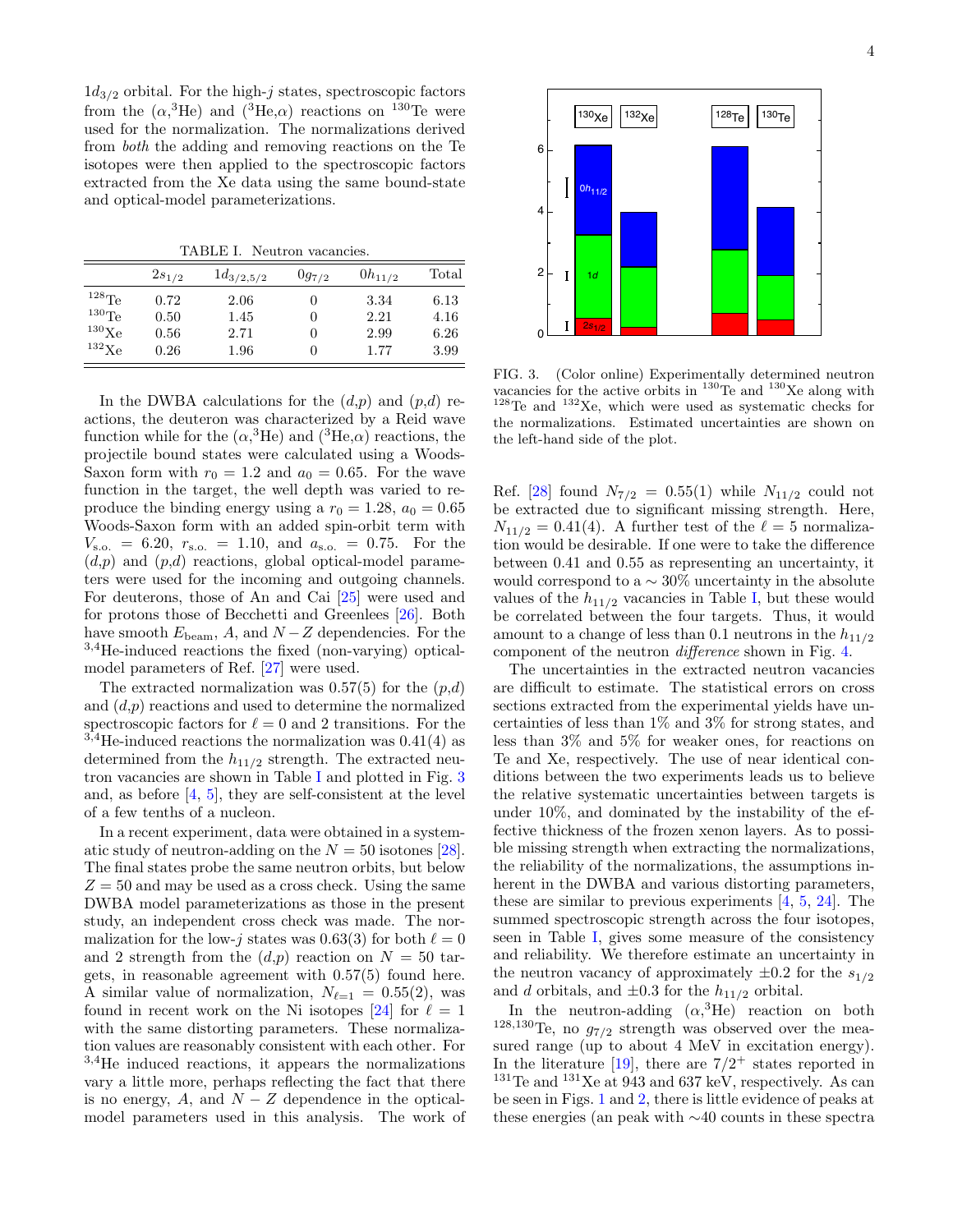

<span id="page-7-3"></span>approximately  $\pm 0.2$  for the  $s_{1/2}$  and  $\lim$  ref.  $[23]$  and tabeled as  $\lim$  the reference (a), and the difference between 3 FIG. 4. (Color online) A comparison 1<br>r∈<br>rc vacancies for the active orbits in <sup>130</sup>Te<br>and <sup>130</sup>Xe with calculations presented tal uncertainties on the vacancy are bital, as discussed in the text. in Ref.  $[29]$  and labeled as in the refof experimentally determined neutron vacancies for the active orbits in <sup>130</sup>Te the final and initial ground-state neutron vacancies (b). The experimend orbitals, and  $\pm 0.3$  for the  $h_{11/2}$  or-

whether modifying these calculations, to bring them into a lesser extent the  $2s_{1/2}$  orbit. Recent theoretical calcuestimated uncertainty. As such, the experimental data cancy, which is less than the experimental uncertainty). that we are sensitive to  $\ell = 4$  cross sections down to a few percent of the dominant  $h_{11/2}$  state (to ∼0.1 mb/sr)<br>or about a vacancy of 0.15 nucleons, which is within the EUM percent of the dominant  $n_{11/2}$  state (to  $\sim$ 0.1 mb/sr)<br>or about a vacancy of 0.15 nucleons, which is within the calculations also appreciably underestimate the role of the  $d$  orbitals as shown in Fig. [4.](#page-7-3) It remains to be seen is not playing an active role in the difference between better agreement with the data, will result in a change may be Experimental data, with the data, with result in a change and physical respection the magnitude of the matrix element similar to that to be reasonable suggested that the  $g_{7/2}$  plays a non-zero role, and the would amount to less than a tenth of one nucleon in va-Similar was true for the  $({}^{3}He,\alpha)$  reaction, over the measured range of ∼5 MeV in excitation energy. We estimate suggest the neutron  $0g_{7/2}$  orbital is fully occupied and the initial and final ground-state wave functions. The only orbitals active are the 1d and  $0h_{11/2}$  orbits, and to lations using both QRPA [\[29\]](#page-8-24) and the shell model [\[30\]](#page-8-25) seen in the  $^{76}Ge \rightarrow ^{76}Se$  system.

Proton transfer reactions have not yet been studied, but form part of a future experiment. Previous data from the <sup>128,130</sup>Te $(d, {}^{3}\text{He})$ <sup>127,129</sup>Sb reaction [\[31\]](#page-8-26) are available. A comparison of these experimental data with the existing calculations show some disagreements with the calculations. No proton  $h_{11/2}$  strength is seen experimentally, perhaps a consequence of the  $Z = 64$  subshell gap, while this orbital does plays a role in the calculation of the nuclear matrix element [\[29,](#page-8-24) [30\]](#page-8-25).

In summary, the valence-neutron properties of  $128,130$  Te and  $130,132$  Xe have been studied through singlenucleon transfer, the latter making use of a cryogeni-

 $^{76}$ Ge $\rightarrow$ <sup>76</sup>Se [\[4,](#page-8-0) [5\]](#page-8-1) we found found significant differences in which the valence orbits participate in the double beta<br>decomposed When the calculations were used if at the change in the ground-state neutron vacancies for the Neutron-pair transfer shows no sign of neutron pair visequences might well be comparable to those found in exotic decay mode, we again find that the valence orbits substantially reduced the uncertainty in the various calof the major experiments under way searching for this participate substantially differently from what is in the<br>existing ORPA and shell-model calculations. The con- $^{76}$ Ge $\rightarrow$ <sup>76</sup>Se and could have substantial impact on con-clusions drawn from measurements with CUORE [\[32\]](#page-8-27). existing QRPA and shell-model calculations. The con- $1388$ Protons<br>Number of protons<br>Number of protons<br>Number of protons of protons of protons and cally cooled, frozen-xenon target. The data suggest the <sup>130</sup>Te $\rightarrow$ <sup>130</sup>Xe system is dominantly in the d and  $h_{11/2}$ orbitals. The  $g_{7/2}$  orbital appears not to play a role. For decay process. When the calculations were modified they culations e.g.  $[7-10]$  $[7-10]$ . In <sup>130</sup>Te $\rightarrow$ <sup>130</sup>Xe, the subject of one brations and thus the assumption that the ground state may be represented by the BCS approximation appears to be reasonable.

The complete dataset is available on the Experimental Unevaluated Nuclear Data List (XUNDL) database [\[33\]](#page-8-28).

The authors would like to thank the Yale operations staff and J. P. Greene for the fabrication of the Te targets. This work was supported by the U.K. Science and Technology Facilities Council; the U.S. Department of Energy, Office of Nuclear Physics, under Contract Nos. DE-AC02-06CH11357 (Argonne) and DE-AC02-05CH11231 (Berkeley); Grant Nos. DE-FG02-91ER40609 and DE-FG02-04ER41320 (Yale); and NSF Grant No. PHY-08022648 (JINA).

- <span id="page-7-0"></span>[1] J. N. Bahcall, H. Murayama, and C. Peña-Garay, [Phys.](http://dx.doi.org/10.1103/PhysRevD.70.033012) Rev. D 70[, 033012 \(2004\).](http://dx.doi.org/10.1103/PhysRevD.70.033012)
- <span id="page-7-1"></span>[2] There are numerous recent review articles which summarize matrix-element calculations: F. T. Avignone III, S. R. Elliott, and J. Engel, [Rev. Mod. Phys.](http://dx.doi.org/10.1103/RevModPhys.80.481) 80, 481

[\(2008\),](http://dx.doi.org/10.1103/RevModPhys.80.481) W. Rodejohann, [Int. J. Mod. Phys. E](http://dx.doi.org/10.1142/S0218301311020186) 20, 1833 [\(2011\),](http://dx.doi.org/10.1142/S0218301311020186) J. J. G´omez-Cadenas et al., [J. Cosmol. Astropart.](http://dx.doi.org/10.1088/1475-7516/2011/06/007) Phys. 6[, 7 \(2011\),](http://dx.doi.org/10.1088/1475-7516/2011/06/007) and J. D. Vergados, H. Ejiri, and F. Šimkovic, [Rep. Prog. Phys.](http://dx.doi.org/10.1088/0034-4885/75/10/106301) **75**, 106301 (2012).

<span id="page-7-2"></span>[3] S. J. Freeman and J. P. Schiffer, J. Phys. G: Nucl. Part.